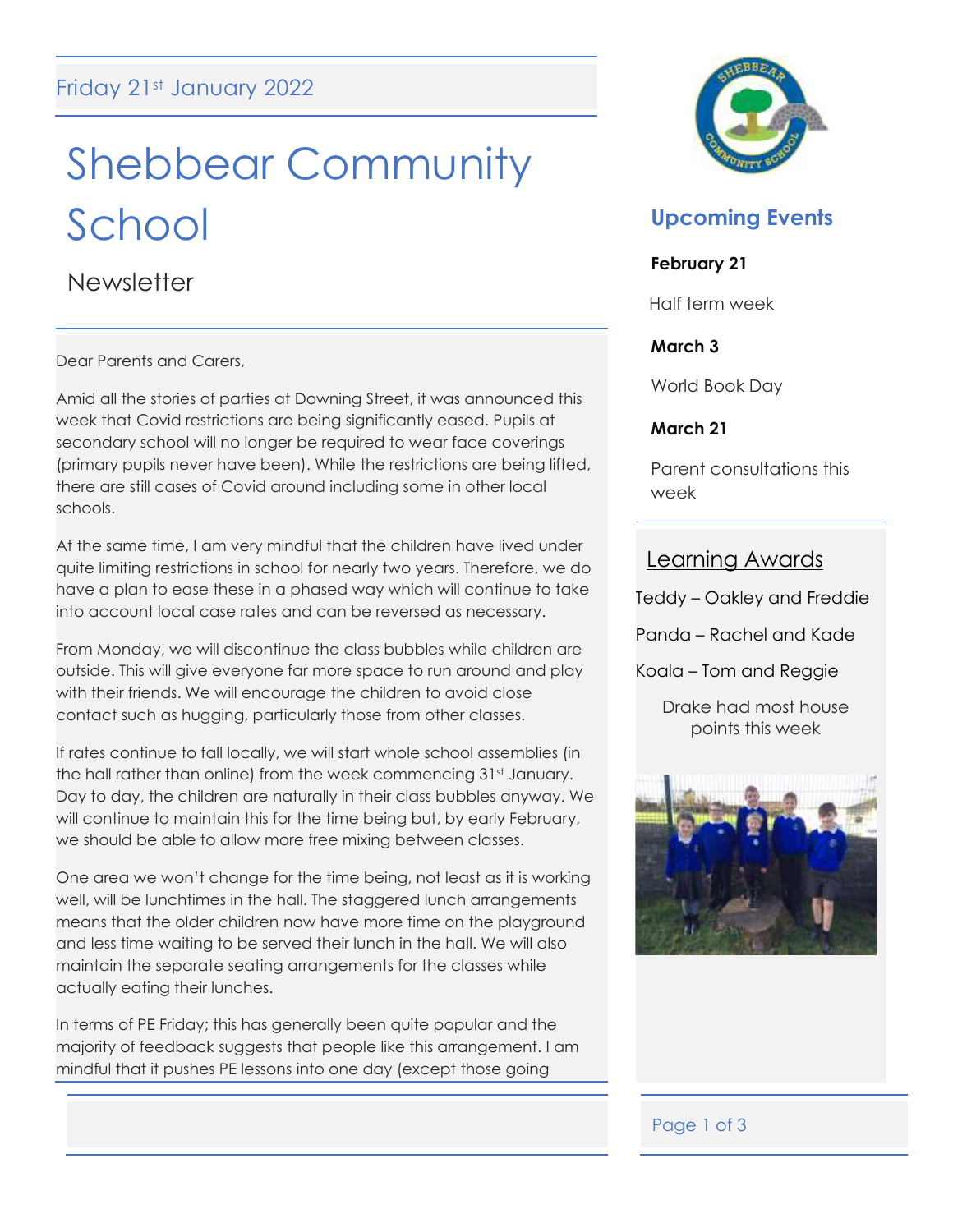swimming) but it has also saved lots of learning time and lots of lost uniform. I'll review this towards the end of term and ahead of the warmer summer months.

In line with the wider government guidance, there will no longer be a requirement to wear a mask when dropping off or collecting from school. However, I would ask that those going into the school building to drop off Teddy class children, DO continue to wear their masks for the time being. Likewise, I would suggest that those who feel more comfortable doing so or are perhaps more vulnerable, continue to wear their mask at the start and end of school.

I hope that all sounds sensible and proportionate.

Best wishes,

Mr Alford

# Other news this week

**<u>School email:</u>** Apologies for the lack of email service over the last couple of days. It literally just stopped working on Wednesday morning for no apparent reason. It has made us all appreciate how much we rely on this form of communication but also how liberating it is trying to get things done without constant pinging of new messages dropping into your inbox!

**Football:** On Wednesday afternoon, we had our first school football match for nearly two years. It was against our local rivals Shebbear College. The final score was 5-0 to our friends up the road. However, this doesn't real tell the full story. The team played really well and improved as the game went on against strong opposition. They continued to work hard until the final whistle and should be proud of their efforts.

**Term Time Holidays:** Speaking to other head colleagues, one of the few positive aspects of the last two years has been the drop off in requests for term time holidays. With the travel industry moving back to some level of normality, a number of letters have come in of late. The rules do remain the same that term time holidays are only permitted in exceptional circumstances. The higher cost during a school holiday is not an exceptional circumstance and I am never able to take this into consideration. I would always urge you to book breaks during the school holidays. They have missed so much school

### **Useful Links**

### **School Contact Details**

**Tel:** 01409 281220

**Email:** [admin@shebbear](mailto:admin@shebbear-pri.devon.sch.uk)[pri.devon.sch.uk](mailto:admin@shebbear-pri.devon.sch.uk)

#### **Website:**

[http://www.shebbear](http://www.shebbear-pri.devon.sch.uk/)[pri.devon.sch.uk/](http://www.shebbear-pri.devon.sch.uk/)

**Safeguarding:** Any concerns should be reported to Mr Alford who is the Designated Safeguarding Lead. In his absence contact Mrs Gough or Mrs Evans.

### **Up-coming Term Dates:**

Half Term is the week of the 21st February

The last day of term is Friday 8<sup>th</sup> April.

Summer term starts on Monday 25<sup>th</sup> April

May Bank Holiday is on Monday 2nd May

### Page 2 of 3